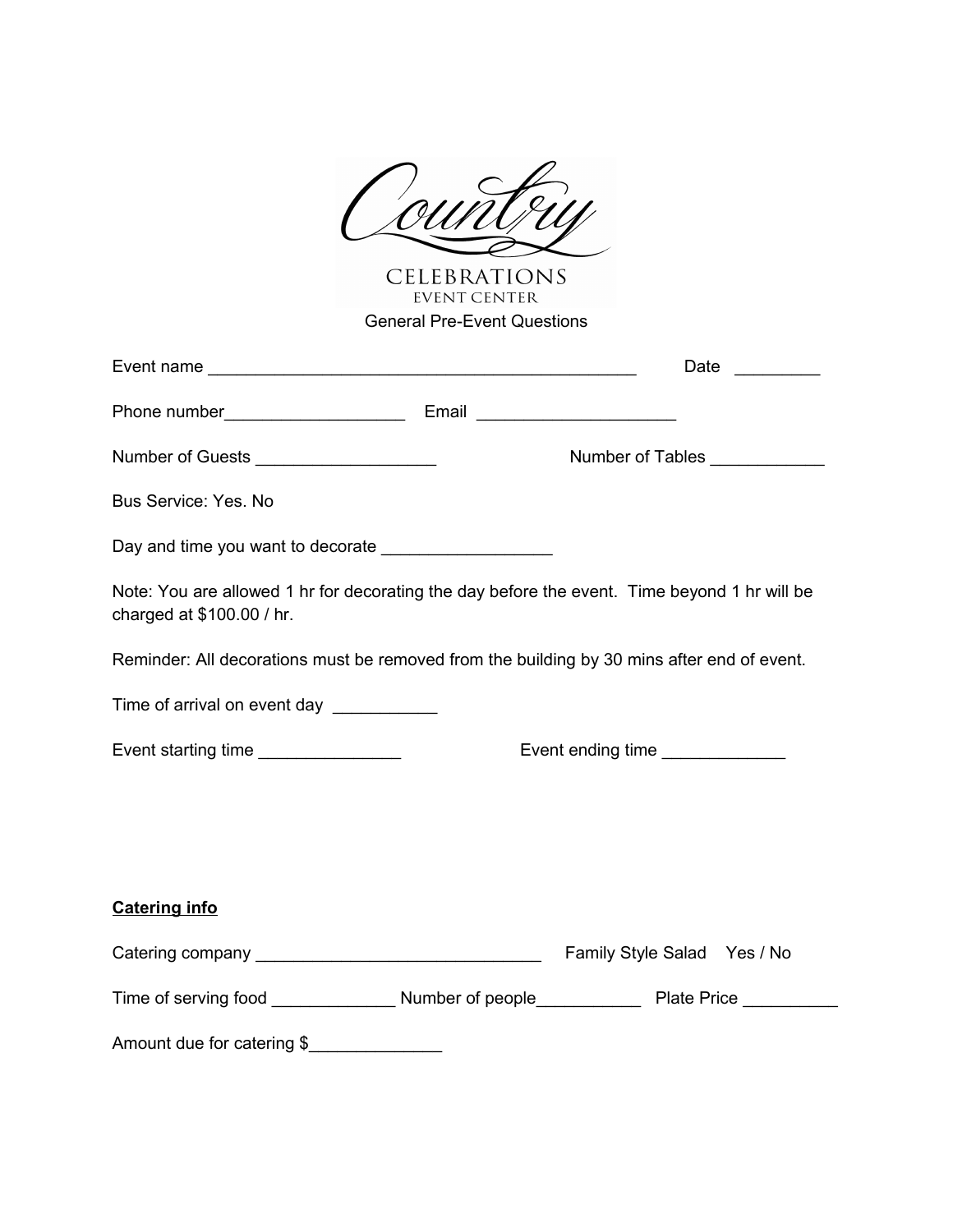## **Beverage Options**

| <b>Refreshment Bar</b>                                                             |
|------------------------------------------------------------------------------------|
| Unlimited coffee, lemonade, water, and ice tea                                     |
|                                                                                    |
| Circle one                                                                         |
| <b>Alcohol and Beer</b>                                                            |
| <b>Bar</b>                                                                         |
|                                                                                    |
|                                                                                    |
| <b>Tap Beer Bar</b>                                                                |
| Yes / No Includes 200 12 oz glasses. Open tap of seven house beers.                |
| Circle one                                                                         |
| Prepay Total price. \$<br>Amount _________________                                 |
|                                                                                    |
|                                                                                    |
|                                                                                    |
|                                                                                    |
| Open bar<br>Yes / No                                                               |
| Circle one                                                                         |
|                                                                                    |
| \$_________________________ max on open bar Time frame of open bar_______________  |
|                                                                                    |
|                                                                                    |
|                                                                                    |
|                                                                                    |
|                                                                                    |
|                                                                                    |
| (Note some liquors may not be available)                                           |
|                                                                                    |
| Serving time for the hosted bar <b>contained a serving time for the hosted bar</b> |
|                                                                                    |
| Signature drinks                                                                   |
| Yes / No                                                                           |
| Circle one.                                                                        |
|                                                                                    |
|                                                                                    |
|                                                                                    |
| Price per drink_________________ max amount spending_________________              |

Circle one. Must have card on file if paying night of the event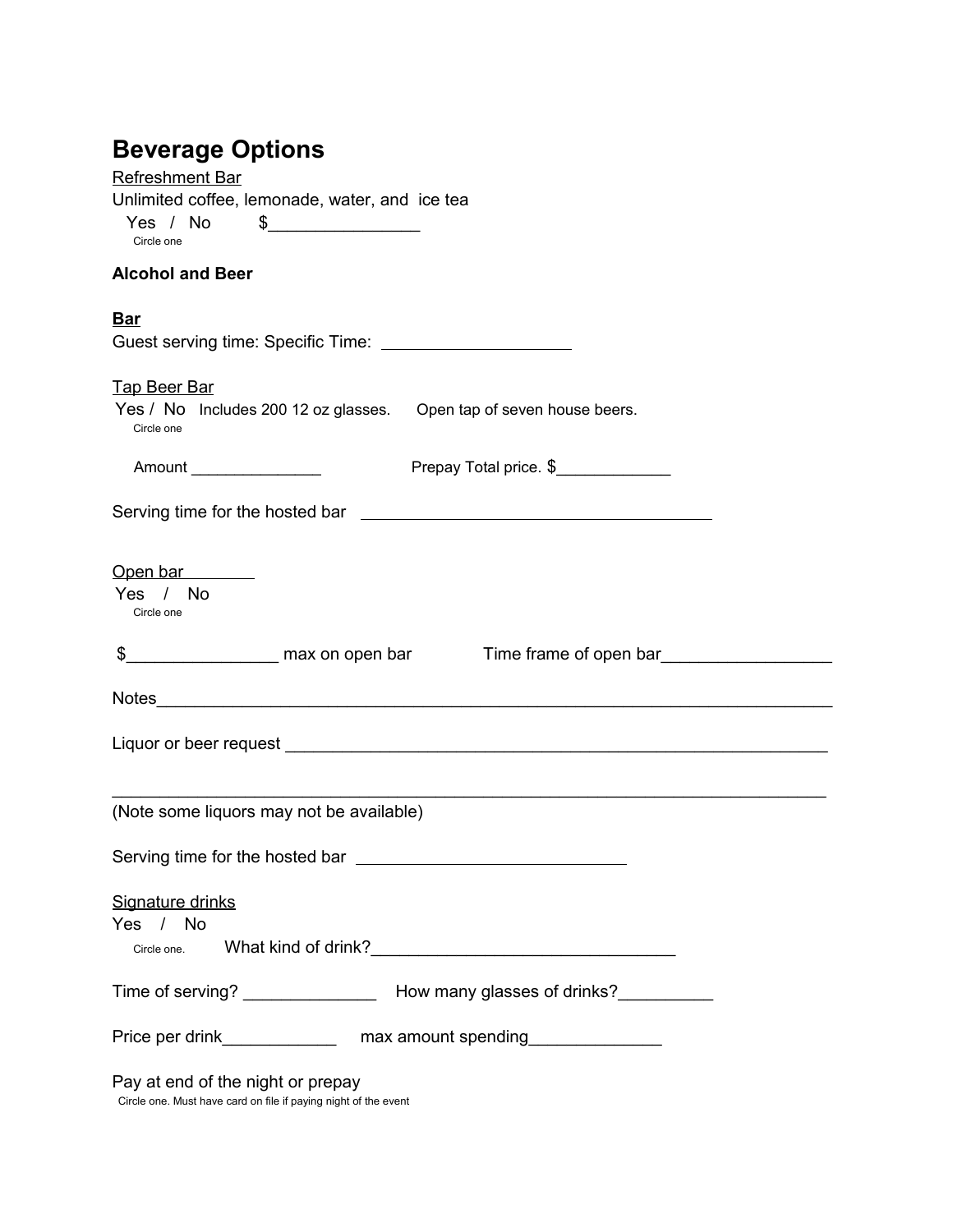| <b>Bus services</b>                                                                                                                                                                        |
|--------------------------------------------------------------------------------------------------------------------------------------------------------------------------------------------|
| Number of hours Max number of trips                                                                                                                                                        |
|                                                                                                                                                                                            |
|                                                                                                                                                                                            |
| Note: We will only go to one hotel per trip. Most downtown round trips take 45 mins to 55 mins                                                                                             |
| <b>Electronics</b><br>Use of microphone: Yes / No Projector: Yes / No. USB MP3 DVD<br>Computer (hdmi input only) Circle one                                                                |
|                                                                                                                                                                                            |
| Special table layout<br>Yes / No<br>Circle one<br>Special table layout: Please bring a layout at least 5 days before your event. You can also email<br>it to countrycelebeations@gmail.com |
| Need Special Serving tables?<br><u>Need Special Serving tables?</u>                                                                                                                        |
| Venders info                                                                                                                                                                               |
| Entertainment:<br><b>Phone Number</b> Phone 2014                                                                                                                                           |
| Location of Entertainment Small or large setup<br>window or wall space                                                                                                                     |
|                                                                                                                                                                                            |
| What will the decorator be doing for drapes if they are supplying them? ________________                                                                                                   |
| <u> 1989 - Jan James James Barnett, amerikan berlindar (h. 1989).</u>                                                                                                                      |
| be used condition.                                                                                                                                                                         |

Any special request?